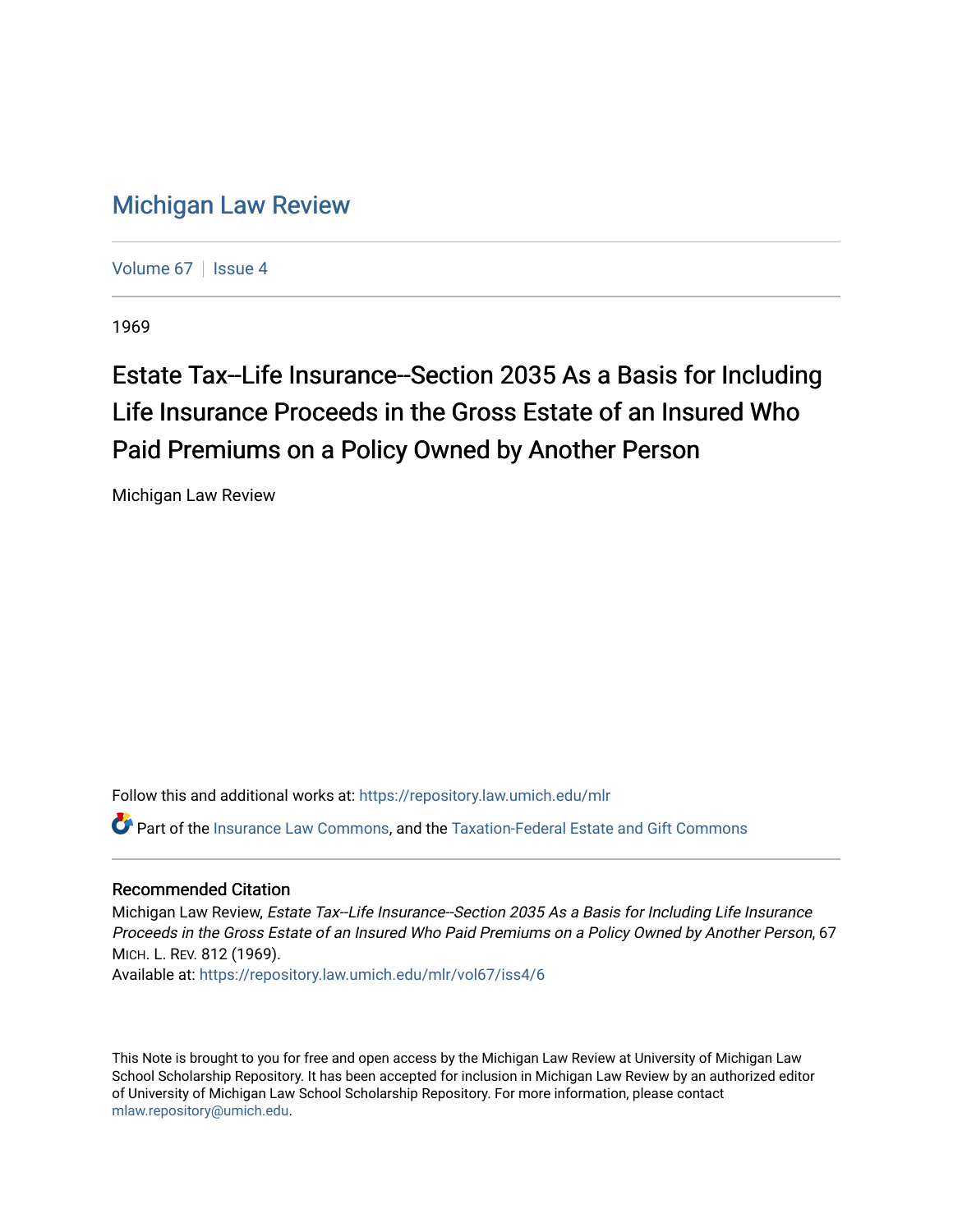#### **NOTES**

### **ESTATE TAX-LIFE INSURANCE-Section 2035 As a Basis :for Including Life Insurance Proceeds**  in the Gross Estate of an Insured Who **Paid Premiums on a Policy Owned hy Another Person**

If a decedent possessed any of the incidents of ownership<sup>1</sup> of a life insurance policy, or if the policy proceeds were payable to his executor, the entire amount of the insurance proceeds is included in his estate for estate tax purposes under section 2042 of the Internal Revenue Code of 1954 (Code).2 However, if the decedent had

While it is clear that "incidents of ownership" generally refers to the right of an individual to control the disposition of the policy proceeds, there remains some question as to the extent of control required. C. LOWNDES &: R. KRAMER, FEDERAL ESTATE AND GIFT TAXES 279-81 (2d ed. 1962). It was once supposed that there must be "real," rather than "nominal," possession of the incidents of ownership before the proceeds from a policy would be included in a decedent's estate. Rhode Island Hosp. Trust Co. v. United States, 241 F. Supp. 586 (D.R.I. 1965), *vacated,* 355 F.2d 7 (1st Cir. 1966). However, that theory was repudiated, and the district court's opinion thereaftet vacated, when the Supreme Court decided, in Commissioner v. Noel, 380 U.S. 678 (1965), that the proceeds of an airline flight insurance policy taken out for one flight by the decedent shortly before a crash resulted in his death, were properly included in his estate under section 2042 of the Internal Revenue Code of 1954, even though, on the facts of the case, it would have been impossible for the decedent to exercise any of the incidents of ownership.

2. INT. REV. CODE OF 1954,  $\S$  2042. This section provides:

The value of the gross estate shall include the value of all property-

(1) Receivable by the executor.-To the extent of the amount receivable by the executor as insurance under policies on the life of the decedent.

(2) Receivable by other beneficiaries.-To the extent of the amount receivable by all other beneficiaries as insurance under policies on the life of the decedent with respect to which the decedent possessed at his death any of the incidents of ownership, exercisable either alone or in conjunction with any other person. For purposes of the preceding sentence, the term "incident of ownership" includes a reversionary interest (whether arising by the express terms of the policy or other instrument or by operation of law) only if the value of such reversionary interest exceeded 5 percent of the value of the policy immediately before the death of the decedent. As used in this paragraph, the term "reversionary interest" includes a possibility that the policy, or the proceeds of the policy, may return to the de-

[ 812]

I. Among the incidents of ownership are included, generally, "the power to change the beneficiary, to surrender or cancel the policy, to assign the policy, to revoke an assignment, to pledge the policy for a loan, or to obtain from the insurer a loan against the surrender value of the policy, etc." Treas. Reg. § 20.2042-l(c)(2) (1968). *See* Farwell v. United States, 243 F.2d 373 (7th Cir. 1957) (right to change beneficiary); Liebmann v. Hassett, 148 F.2d 247 (1st Cir. 1945) (right to cash surrender value); Prichard v. United States, 255 F. Supp. 552 (N.D. Tex. 1966) (right to assign policy as security for a loan); Estate of Myron Selznick, 15 T.C. 716 (1950), *afj'd,* 195 F.2d 735 (9th Cir. 1952) (right to cancel policies and obtain income from the cash surrender value); cf. Rev. Rul. 68-334, 1968-1 CUM. BULL. 403. However, some interests in a policy, such as the right to dividends, are not considered "incidents of ownership." Old Point Nat'l Bank, 39 B.T .A. 343 (1939) (acq. 1939-2 CUM. BULL. 27); Blacksher v. Commissioner, 38 B.T.A. 998 (1938) (acq. 1939-2 CuM. BuLL. 4).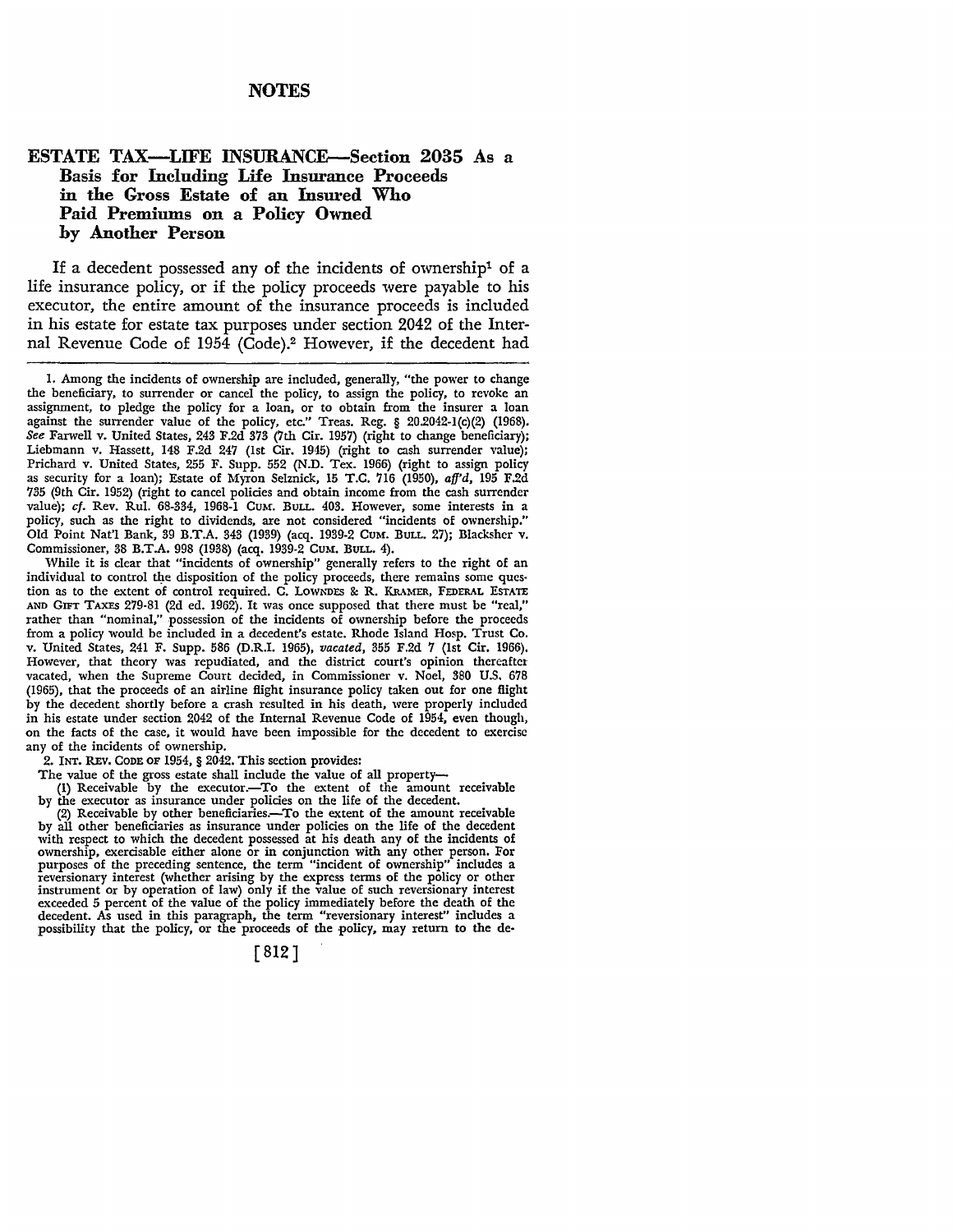#### *Notes* 813

transferred ownership of the policy to another person in a transaction that both met the requirements of section 20423 and was not regarded as "in contemplation of death,"4 but continued to pay the insurance premiums until his death, it is unclear whether any of the proceeds are includible in his estate under any other provision of the Code.<sup>5</sup>

Prior to 1954, proceeds from life insurance were generally<sup>6</sup> included in the gross estate of a decedent who had taken out the policy and paid premiums, even though ownership of the policy had been transferred to another person. From 1942 to 1954, a statute7 provided that the part of the insurance proceeds which was attributable to the premiums paid by the decedent should be included.8 In the 1954 Code, this premium-payment test was deleted

3. The proceeds must not be made receivable by his executor upon decedent's death and the decedent must not retain any of the incidents of ownership.

4. If a transfer is made more than three years prior to the date of death, it is conclusively presumed not to have been made in contemplation of death. INT. REv. CODE OF 1954, § 2035(b). If a transfer is made within three years of the date of death, it is presumed, rebuttably, to have been made in contemplation of death. INT. REv. CODE OF 1954, § 2035(b). The value of any property transferred "for adequate and full consideration in money or money's worth" will not be included in the estate under the provision for transfers in contemplation of death. INT. REV. CODE OF 1954, § 2035(a). As to various life motives which have been recognized with respect to the transfer of life insurance policies, *see* cases cited in note 64 *infra.* 

5. In particular, this Note is concerned with the applicability of the section 2035 provision dealing with transfers in contemplation of death. The regulations pertaining to section 2042 specifically indicate that a sum which is not includible under that section may nonetheless be includible under section 2035. Treas. Reg. § 20.2042-1 (a)(2) (1958).

6. Before 1942, the statute was vague and the Treasury Department fluctuated between using and not using the premium-payment test. *See* I R. PAUL, FEDERAL EsTATE **AND GIFT** TAXATION § 10.13 (1942).

7. Revenue Act of 1942, § 404, 56 Stat. 944 (1942), which became INT. REv. CODE OF 1939, § 8ll(g).

8. The premium-payment test, as used under the 1942 addition to the 1939 Code *(see* note 7 *supra),* provided for the inclusion of that part of the proceeds which bore the same proportion to the premiums paid by the decedent as the full amount of the proceeds bore to the total amount of premiums paid. If, for example, A insured his life for \$100,000, paid \$30,000 in premiums, irrevocably assigned the policy to *B* and then died after *B* had paid an additional \$20,000 in premiums, the amount includible in  $A$ 's estate would be three-fifths of \$100,000-or \$60,000-since  $A$  had paid threefifths of all the premiums. *See* C. LOWNDES & R. KRAMER, *supra* note I, at 275.

The fact that an individual could not avoid having some part of the proceeds included in his estate if he had paid any premiums led to the rejection of this test when the 1954 Code was enacted: "No other property is subject to estate tax where the decedent initially purchased it and then long before his death gave away all rights to the property and to discriminate against life insurance in this regard is not

cedent or his estate, or may be subject to a power of disposition by him. The value of a reversionary interest at any time shall be determined (without regard to the fact of the decedent's death) by usual methods of valuation, including the use of tables of mortality and actuarial principles, pursuant to regulations scribed by the Secretary or his delegate. In determining the value of a possibility that the policy or proceeds thereof may be subject to a power of disposition by the decedent, such possibility shall be valued as if it were a possibility that such policy or proceeds may return to the decedent or his estate.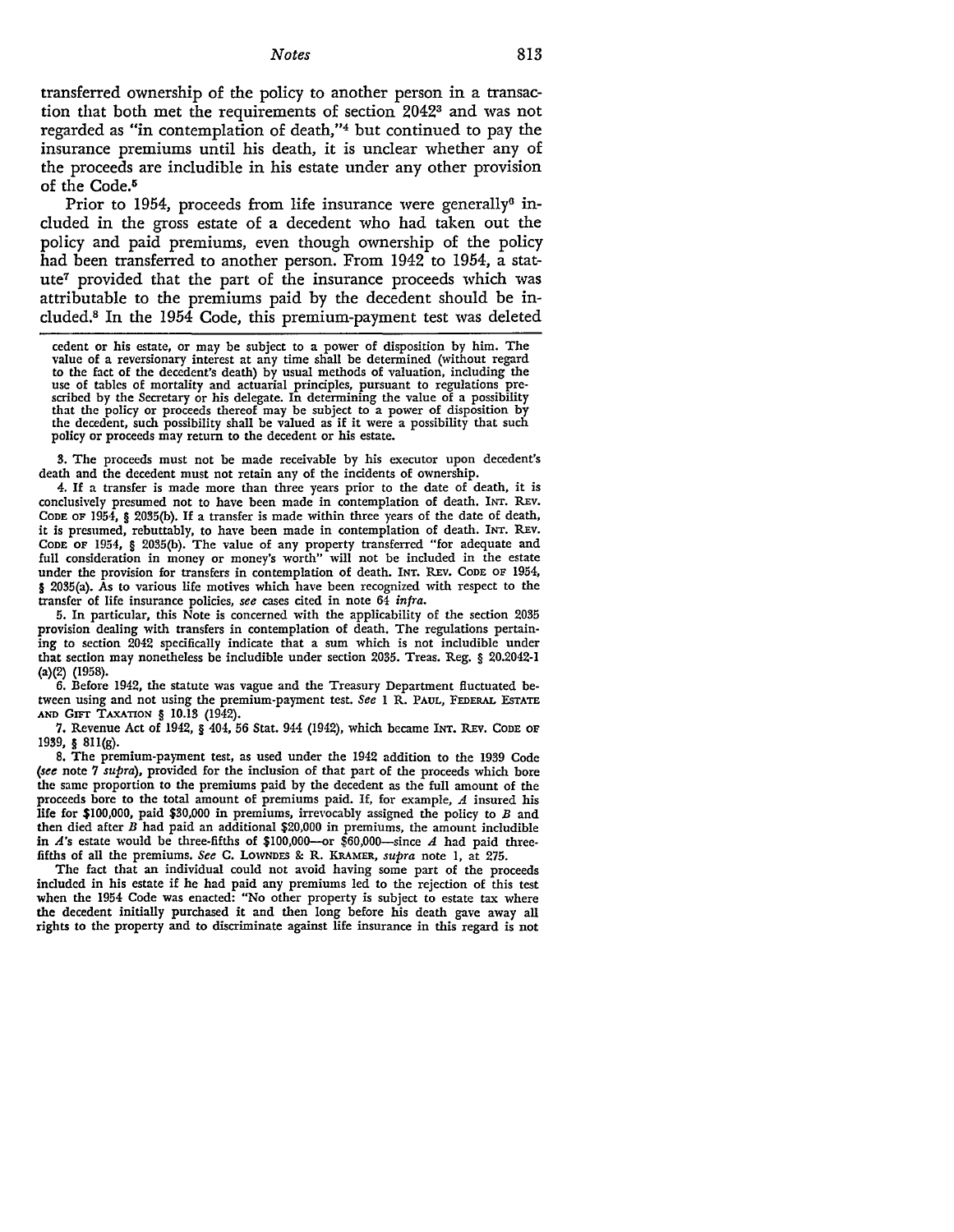from the section providing for the inclusion of life insurance proceeds. 9 However, the question has since arisen whether this test might be revived to include some portion of the proceeds in decedent's estate under section 2035,10 the provision for transfers which are made in contemplation of death.<sup>11</sup>

The question has been examined by various commentators;<sup>12</sup> many have concluded that at least some of the proceeds should be included,13 and all have recognized that such inclusion is a possibility. Generally, three theories have emerged.14 Under the first, the full amount of the proceeds would be included on the grounds that the transfer was not complete until the last premium was paid. No case has accepted this theory, and the commentators have recognized that it 1s of limited significance at best.15 Under the second

justified." S. REP. No. 1622, 83d Cong., 2d Sess. 124 (1954). *See also* ALI, FEDERAL EsTATE AND GIFr TAX PROJECT STUDY xxii (Draft No. I 1965).

9. *See* INT. R.Ev. CODE OF 1954, § 2042. There bas been some dissastisfaction with the current provision, since an individual may pass on unlimited amounts without paying any tax and, of course, the proceeds are not taxable to the beneficiary as income. INT. REv. CODE OF 1954, § IOI. *See* C. LOWNDES &: R. KRAMER, *supra* note I, at 277. *See also* ALI, FEDERAL ESTATE AND GIFr TAX PROJECT 14 (1968). However, pro• posed changes in section 2042 have failed to obtain support. ALI, FEDERAL ESTATE AND GIFT TAX PROJECT 14 (1968).

10. INT. REV. CODE OF 1954, § 2035.

11. Under section 2035, only those payments made within three years of the date of the decedent's death could be considered. *See* note 4 *supra.* The premium-payment test, if used in conjunction with this section, would therefore provide for the inclusion of that part of the proceeds which bears the same proportion to the premiums paid by the decedent within three years of his death as the full amount of the pro• ceeds bears to the total amount of premiums paid. Thus, in the example used in note 8 *supra,* if *A* had transferred the \$100,000 policy three years and one day before he died (after paying \$30,000 in premiums), had continued-in contemplation of death -to pay the premiums, and had paid \$20,000 in premiums between the time of the transfer and his death, two-fifths of \$100,000, or \$40,000, would be included in his estate since he had paid two fifths of the premiums within three years of his death.

12. *See, e.g.,* A. CASNER, ESTATE PLANNING 324 (3d ed. 1962); Brown &: Sherman, Payment of Premiums as Transfers in Contemplation of Death, 101 TRUSTS & ESTATLS 790 (1962); MacKay, *Life Insurance in the Estate Plan,* 43 B.U. L. R.Ev. 270, 273-75 (1963); Mannheimer, Wheeler, &: Friedman, *Gifts of Life Insurance by the Insured,*  13 N.Y.U. INSTITUTE OF FEDERAL TAXATION 247, 260 (1955); Simmons, *District Court Invalidates IRS' Three-Year Premium Payment Rule,* 29 J. TAXATION 338 (1968); Yohlin &: Bomze, *Some Unresolved Gift and Estate Tax Problems of the Unfunded Irrevocable Insurance Trust,* 41 TAXES 521, 535-37 (1963); sources cited in note 13 *infra.* 

13. C. LOWNDES & R. KRAMER, *supra* note 1, at 287; W. WARREN & S. SURREY, FED-ERAL ESTATE AND GIFT TAXATION 523 (1961 ed.); Goodson, *Are Life Insurance Pro• ceeds Gifts in Contemplation of Death?,* 103 TRUSTS & ESTATES 25 (1964); Schwartz, *Life Insurance Estate Planning,* 35 S. CAL. L. REv. 1 (1961).

14. Schwartz, *supra* note 13, at 11.

15. The theory is based on the concept that the payment of the last premium was the effective cause of the payment of the proceeds to the beneficiary. It is probably applicable only to term policies, since it gives no effect to the payment of prior premiums. Yohlin &: Bomze, *supra* note 12, at 536. This approach suggests that an appropriate test for inclusion of proceeds should be the payment of the last premium. However, this is not one of the tests used under section 2042 and never has been a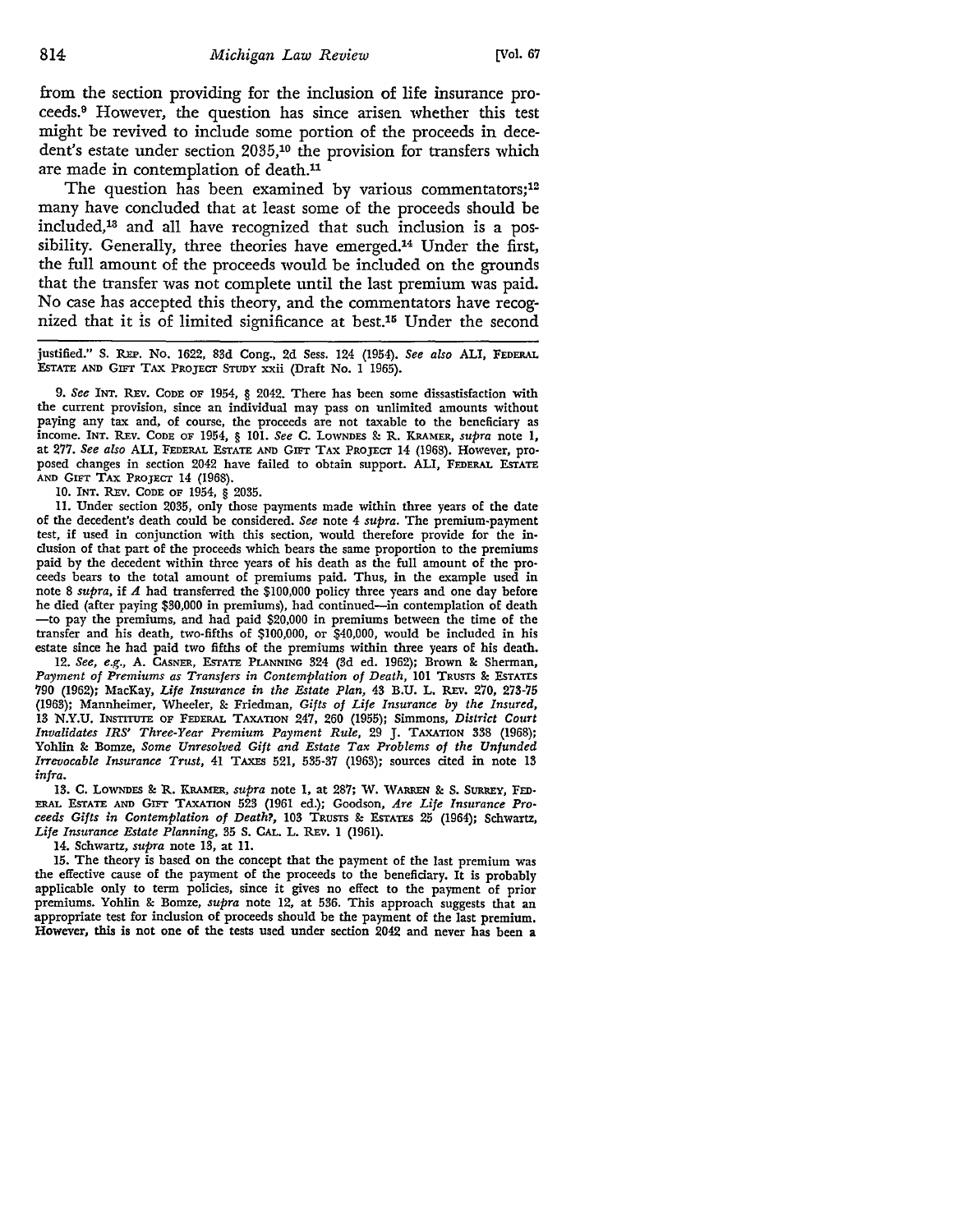theory, a revival of the premium-payment test, that part of the proceeds which is attributable to the premiums paid by the decedent in contemplation of death would be included in the decedent's gross estate. Several commentators have anticipated that the Internal Revenue Service would take this position,<sup>16</sup> and by 1962 at least one district director of the Internal Revenue Service had adhered to it.17 In 1967 the IRS issued Revenue Ruling 67-463,18 officially adopting this position, and a recent federal district court case has accepted that ruling.19 However, in another recent case, *Gorman v. United States,20* the District Court for the Eastern District of Michigan expressly rejected the ruling and accepted the third theory: that only the actual amount of the premiums paid in contemplation of death should be included.

Revenue Ruling  $67-463$  relied primarily<sup>21</sup> on the 1945 decision

test under previous provisions. *See* C. LOWNDES & R. KRAMER, *supra* note I, at 271-91. It should also be noted that this theory rests on the implicit assumption that if the decedent had not paid the last premium no one else would have, although the policy owner would certainly have had an interest in maintaining the vitality of the policy. For a recent rejection of the theory, by way of dictum, *see* Goodnow v. United States, 302 F.2d 516, 520 (Ct. CI. 1962).

16. *See* authority cited note 13 *supra.* 

17. In Los Angeles. Brown & Sherman, *supra* note 12, at 790. However, the practice apparently was not universal among district directors; a 1965 case in which the theory would have been relevant did not even consider its application. LaMade v. Brownell, 245 F. Supp. 691 (M.D. Pa. 1965). The decedent had paid premiums for two of the three years preceding his death on an insurance policy which he had long since transferred to his wife. Without discussing the payment of premiums, the court held that none of the proceeds of the policy were includible in his estate.

18. 1967-2 CUM. BULL. 327.

19. First Natl. Bank v. United States, 2 CCH FED. Esr. & GIFT TAX REP. (69-1 U.S. Tax Cas.) [ 12,574 (W.D. Tex. Dec. 11, 1968). The position advanced by Revenue Ruling 67-463 was accepted without discussion.

20. 2 CCH FED. Esr. & GIFT TAX REP. (68-2 U.S. Tax Cas.) [ 12,553 (E.D. Mich. July 25, 1968). The government has informally indicated its intention not to appeal this case. FED. EsrATE & GIFT TAX REP. 142 (Feb. 11, 1969).

21. The ruling also made reference to Lehman v. Commissioner, 109 F.2d 99 (2d Cir.), *cert. denied,* 310 U.S. 637 (1940); Scott v. Commissioner, 374 F.2d 154 (9th Cir. 1967), *reversing* 43 T.C. 920 (1965); and Chase Natl. Bank v. United States, 278 U.S. 327 (1929). However, the support which these cases provide for the ruling seems limited.

*Lehman v. Commissioner* was a reciprocal trust case quoted in the ruling for the proposition that "'[a] person who furnishes the consideration for the creation of a trust is the settlor, even though in form the trust is created by another  $\dots$ .  $'$  " 109 F.2d at 100, quoting I A. Scorr, TRUSTS 785 (1939). Since the statement is quoted in the ruling without comment, the proposition for which it is supposed to stand may be open to question. It may be intended to indicate that if a decedent paid an insurance company to give the proceeds to the beneficiary he should be considered as having given those proceeds himself. This, however, is merely the basis for the use of the premium-payment test in the first instance. Since the test has been repudiated by Congress *(see* note 35 *infra* and accompanying te.xt), there seems to be no reason to revive the test purely on the basis of this theory. Furthermore, the propriety of reasoning even this far from an isolated statement concerning reciprocal trusts is itself questionable. If the statement was intended to support the point that the result reached by the ruling would be the same if the decedent transferred the policy other than in contemplation of death or if the policy was originally owned by an-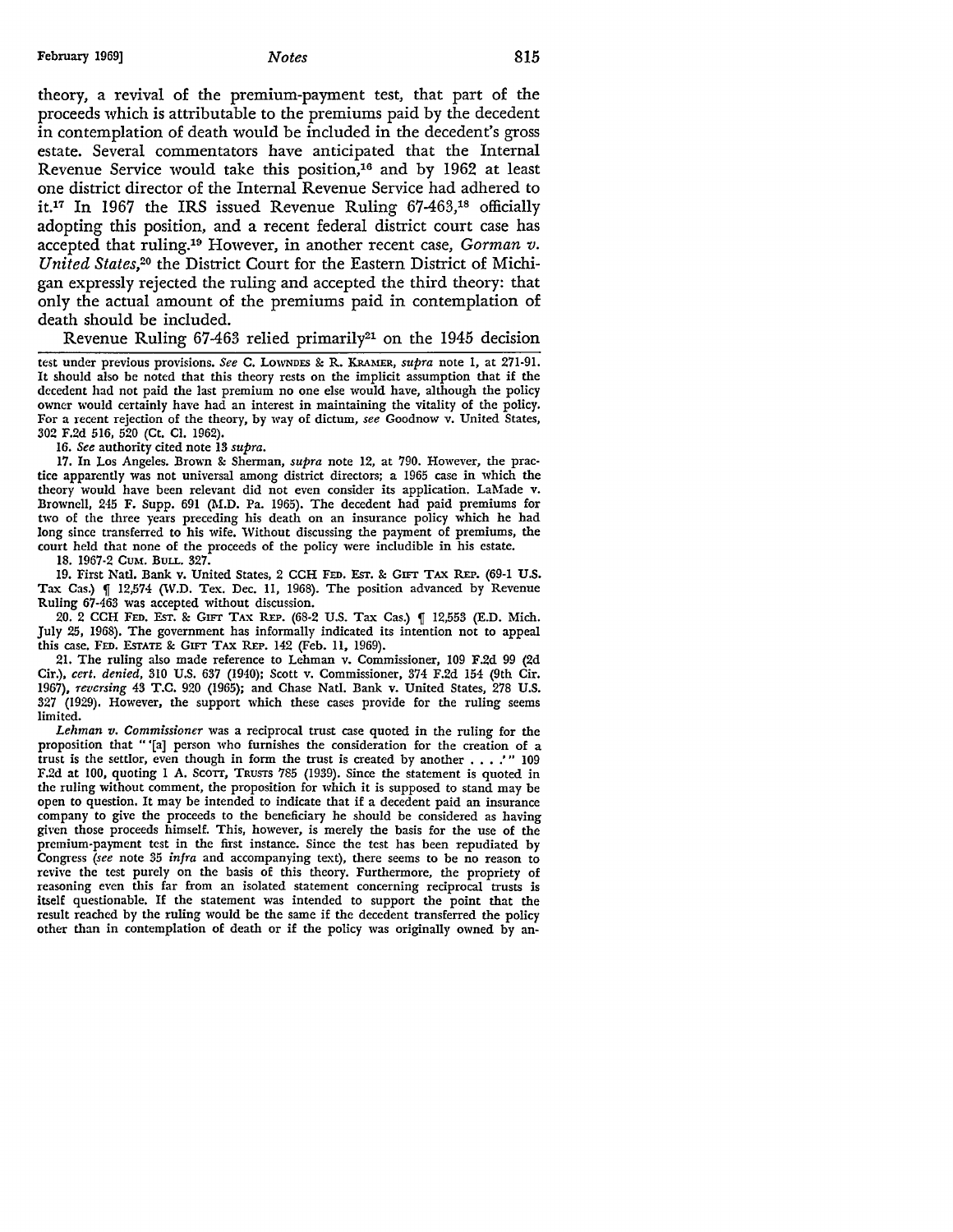of the Court of Appeals for the First Circuit in *Liebmann v. Has*sett,<sup>22</sup> the case which has been universally recognized<sup>23</sup> as providing a rationale for the revival of the premium-payment test. *Liebmann*  involved the taxation<sup>24</sup> of proceeds from life insurance policies which the decedent gave to his wife in contemplation of death. The First Circuit relied on Professor Randolph Paul's deductions from the existence of the premium-payment test under other sections of the applicable  $Code^{25}$  and held that although the proceeds (rather than the cash value of the policies on the date of transfer) should be included in the gross estate, that portion of the proceeds attributable to the premiums paid by the wife should be excluded.

other, its use was probably legitimate (Simmons, *supra* note 12, at 339), but unnecessary (see note 27 *infra);* and the case cannot then provide support for the basic position taken in the ruling.

*Scott v. Commissioner* was a community property case. In that part of the opinion relevant to Revenue Ruling 67-463, the Ninth Circuit used the amount of premiums paid from the decedent's separate funds to determine the extent of his ownership interest in the policy, the value of which was then included in his gross estate pursuant to section 2042. *See* Freedman v. United States, 382 F.2d 742 (5th Cir. 1967); Rev. Rul. 67-228, 1967-2 CUM. BULL. 331.

In *Chase Natl. Bank v. United States,* the Supreme Court was merely concerned with whether payment by an insurer could be considered a transfer by the decedent so that the tax could be considered a tax upon the transfer and, therefore, constitutional. The decedent was the owner of the policy and the proceeds were included under a provision relating to policies owned by a decedent, Revenue Act of 1921, § 402, 42 Stat. (pt. 1) 278 (1921). The Court did indicate that the includible amount was the value of that which was received by the beneficiary rather than the cost to the decedent, but it did not consider whether this would be the case if the decedent had no ownership interest in the policy.

22. 148 F.2d 247 (1st Cir. 1945).

23. See authorities cited in notes 12 and 13 *supra.* 

24. Under the Revenue Act of 1926, § 302(c), 44 Stat. (pt. 2) 70 (1926), *as amended,*  Revenue Act of 1934, § 404, 48 Stat. 754 (1934).

25. Professor Paul argued that the amount included in an estate under the provision for transfers in contemplation of death should not be greater than the amount which would be included if there had been no transfer. R. PAUL, *supra* note 6, at 551 n.9. If, under section 302(g) of the Revenue Act of 1926 (the statute relevant to the *Liebmann* case), there had been no transfer of the policy, the gross estate would in• clude proceeds only from policies "taken out" by the decedent. This would not include any portion of the proceeds attributable to payments made by another person, since, under the relevant regulations at that time, the premium-payment test was in use. *See* R. PAUL, *supra* note 6, at 512-14.

Section 302(g) of the Revenue Act of 1926 provided for the inclusion in the gross estate of all property "[t]o the extent of the amount receivable by the executor as insurance under policies taken out by the decedent upon his own life; and to the extent of the excess over \$40,000 of the amount receivable by all other beneficiaries as insurance under policies taken out by the decedent upon his own life." 44 Stat. (pt. 2) 71 (1926). A 1941 amendment to the 1937 regulations had interpreted "taken **out":** 

Where a portion of the premiums or other consideration was actually paid by another and the remaining portion by the decedent, either directly or indirectly, such insurance is considered to have been taken out by the latter in the proportion that the payments therefor made by him bear to the total amount paid for the insurance.

Treas. Reg. 80, art. 25, T.D. 5032, 1941-1 CuM. BuLL. 427, 428.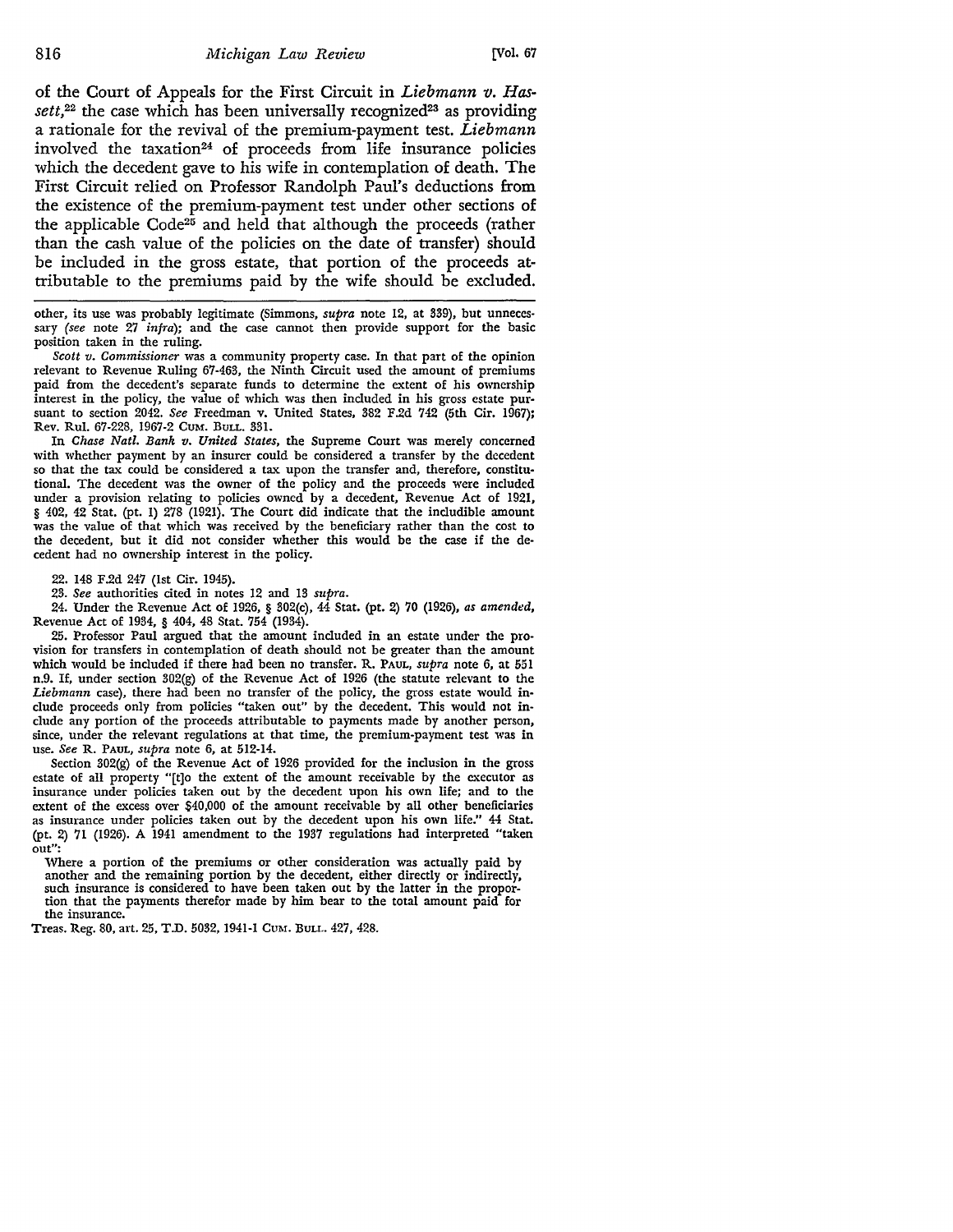Assuming that some part of the proceeds should be included in the gross estate, the *Liebmann* case supports the position taken in the ruling; *Liebmann* resulted in the inclusion of the part of the insurance proceeds attributable to premiums paid by the decedentinsured. But the question is whether there is—under the Code provisions *now* prevailing-a sound basis for extending the *Liebmann* principle to the situation presented in *Gorman,* as the revenue ruling has done.

In *Gorman* the district court held that the *Liebmann* principle should not be so extended. The decedent's wife had apparently<sup>26</sup> taken out the policy originally; thus, no transfer of the policy itself was involved. But, the revenue ruling explicitly states that this fact would not affect the conclusion which it advances.<sup>27</sup> All of the premiums were paid by the decedent, who died approximately one year after the policy had been issued. The Government asserted that since all the premium payments were made in contemplation of death, all of the policy proceeds should be included in the gross estate pursuant to section 2035.

The court rejected this contention, distinguishing *Liebmann* on the ground that in that case there was implicit support for using a premium-payment test, because such a test would have been used under the then applicable Code provisions<sup>28</sup> to determine the taxability of proceeds from policies transferred to another whether or not the transfer was in contemplation of death.29 Since this test was deliberately eliminated from the income tax law in 1954, when section 2042 was enacted, the court stated that the premium-payment concept should not now be reintroduced under section 2035. Furthermore, the court suggested that if the theory relied on in *Liebmann-that* an amount should not be included in the gross estate under the contemplation-of-death provision unless it would be included if there had been no transfer<sup>30</sup>-was followed in *Gorman*, only the amount of the premiums paid should be included. Thus,

26. The court did not decide whether the decedent or his wife was the original owner of the policy. The matter is not easily determined, since the decedent made all the arrangements for the issuance of the policy, but it was issued listing his wife as the owner. 'Whether this constitutes a transfer by the decedent is apparently an open question. Simmons, *supra* note 12, at 339-40. For purposes of discussion, it is assumed that the wife was the original owner of the policy and that the Gorman case is in direct conflict with Revenue Ruling 67-463.

27. Rev. Rul. 67-463, 1967-2 CUM. BULL. 327, 328. Although it might be thought that Gorman could be distinguished from the ruling on this basis, the IRS position on this issue appears sound. If a policy has been transferred other than in contemplation of death it must, for estate tax purposes, be treated as though the decedent never owned it. Therefore, the same result must follow in the situation in which another person originally owned the policy.

28. *See* note 25 *supra.* 

- 29. *See* C. LOWNDES &: R. KRAMER, *supra* note 1, at 274-75.
- 30. *See* note 25 *supra.*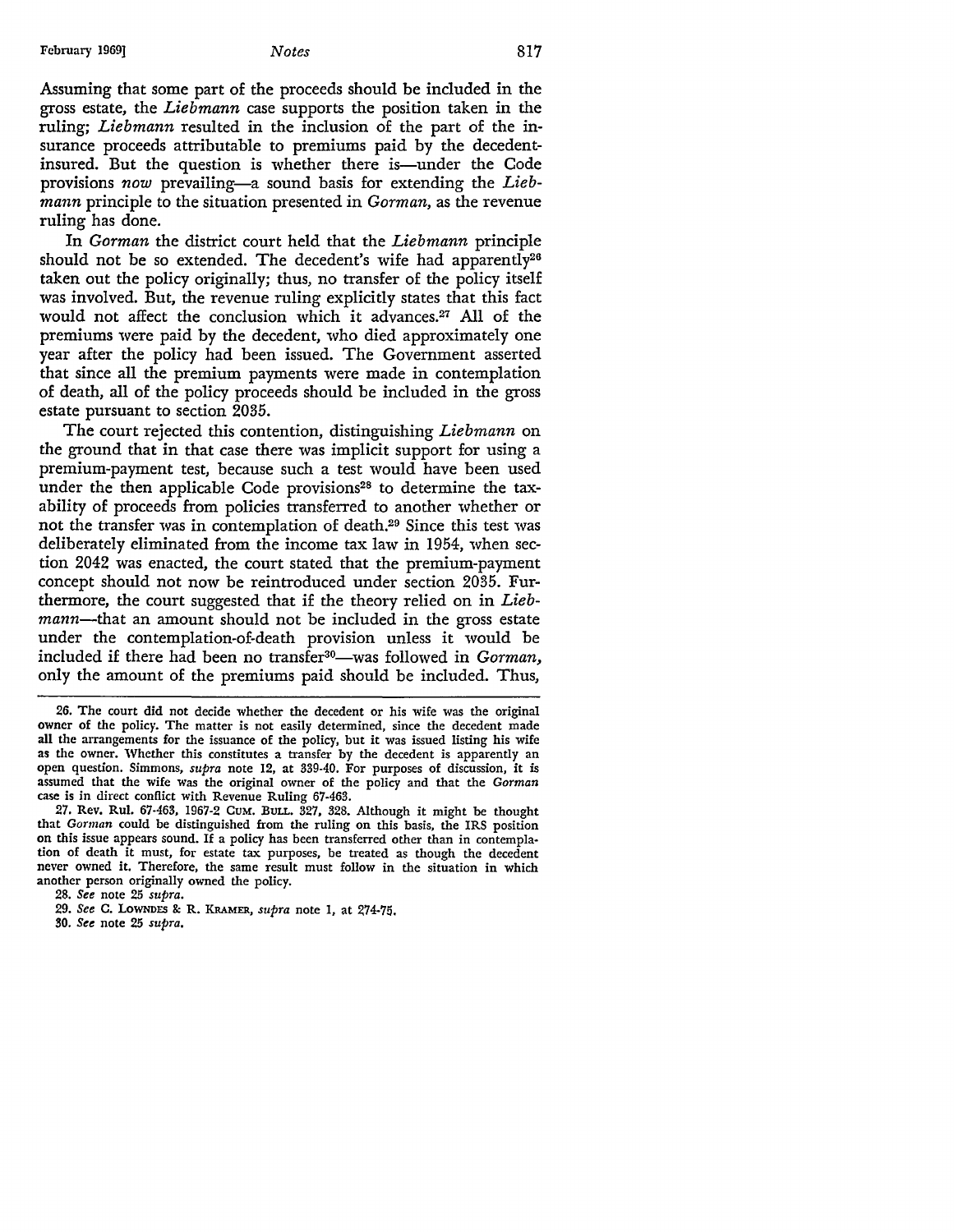dismissing the other cases relied on by the ruling more or less summarily,<sup>31</sup> the court concluded that the decedent's transfer in contemplation of death consisted only of the amount of the premiums which he had paid.32

It is submitted that the *Gorman* court's rejection of revenue ruling 67-463 was appropriate. In the first place, it is essential to realize that Congress did repudiate the premium-payment test as applied in the section specifically concerning inclusion of life insurance proceeds in the gross estate.<sup>33</sup> When this matter was under consideration prior to the enactment of the 1954 Code, a minority of the House Ways and Means Committee vigorously opposed the removal of the test.34 Both the Senate and the House Reports discussed the question,35 but when enacted, the Code did not provide for the use of the premium-payment test.<sup>36</sup> In 1957 an attempt was made to re-establish the test, $37$  but it was defeated. This legislative history strongly suggests that the premium-payment test should not be applied under section 2035 to accomplish the result which Congress sought to avoid by eliminating that test from section 2042. As suggested above, congressional rejection of the premium-payment test indicates that the *Liebmann* case, which relied on the existence of the test<sup>38</sup> under the Revenue Act of 1926, should be disregarded under the present Code. Other differences between the present Code provisions and those relevant to *Liebmann* also lead to this conclusion; *Liebmann* would be decided differently under the present law. When the Revenue Act of 1942 was passed, the test applied in *Liebmann* was replaced by a provision calling for inclusion of proceeds if the decedent had paid premiums<sup>39</sup> or possessed any incidents

- 34. H.R. REP. No. 1337, 83d Cong., 2d Sess. Bl4-15 (1954).
- 35. S. REP. No. 1622, 83d Cong., 2d Sess. 124 (1954); H.R. REP. No. 1337, 83d Cong., 2d Sess. A316-17 (1954).
	- 36. *See* INT. REV. CODE OF 1954, § 2042.
	- 37. H.R. 8381, 85th Cong., 1st Sess. § 56 (1957).
	- 38. *See* note 25 *supra,* and accompanying text.
- 39. Revenue Act of 1942, § 404(a), 56 Stat. 944 (1942), which became INT. REv. CODE OF 1939, § 8ll(g)(2)(A).

<sup>31.</sup> Largely for the reasons indicated in note 21 *supra.* 

<sup>32.</sup> Having distinguished *Liebmann,* the court based its decision on four major considerations. First, the right to pay premiums belongs to the owner of the policy, and since the decedent's wife was the owner, the disposition of the premium amounts was under her control. The policy proceeds could not, therefore, be properly identified with decedent's premium payments. *See* MacKay, *supra* note 12, at 275; *cf.* Walker v. United Order of The Golden Star, Inc., 212 Mass. 289, 98 N.E. 1039 (1912). Second, Congress has clearly indicated that the premium-payment test is not generally appropriate. *See* note 33 *infra* and accompanying text. Third, the donee benefited only by the amount of the premium paid. Of course, this conclusion depends completely on the assumption that if the decedent had not paid the premiums his wife would have. Finally, the court reasoned that it is the nature of the insurance contract itself which enhances the value of the premiums rather than any process analogous to the growth in value of a trust res. *See also* Goodnow v. United States, 302 F.2d 516, 519- 20 (Ct. Cl. 1962).

<sup>33.</sup> C. LOWNDES & R. KRAMER, *supra* note I, at 276.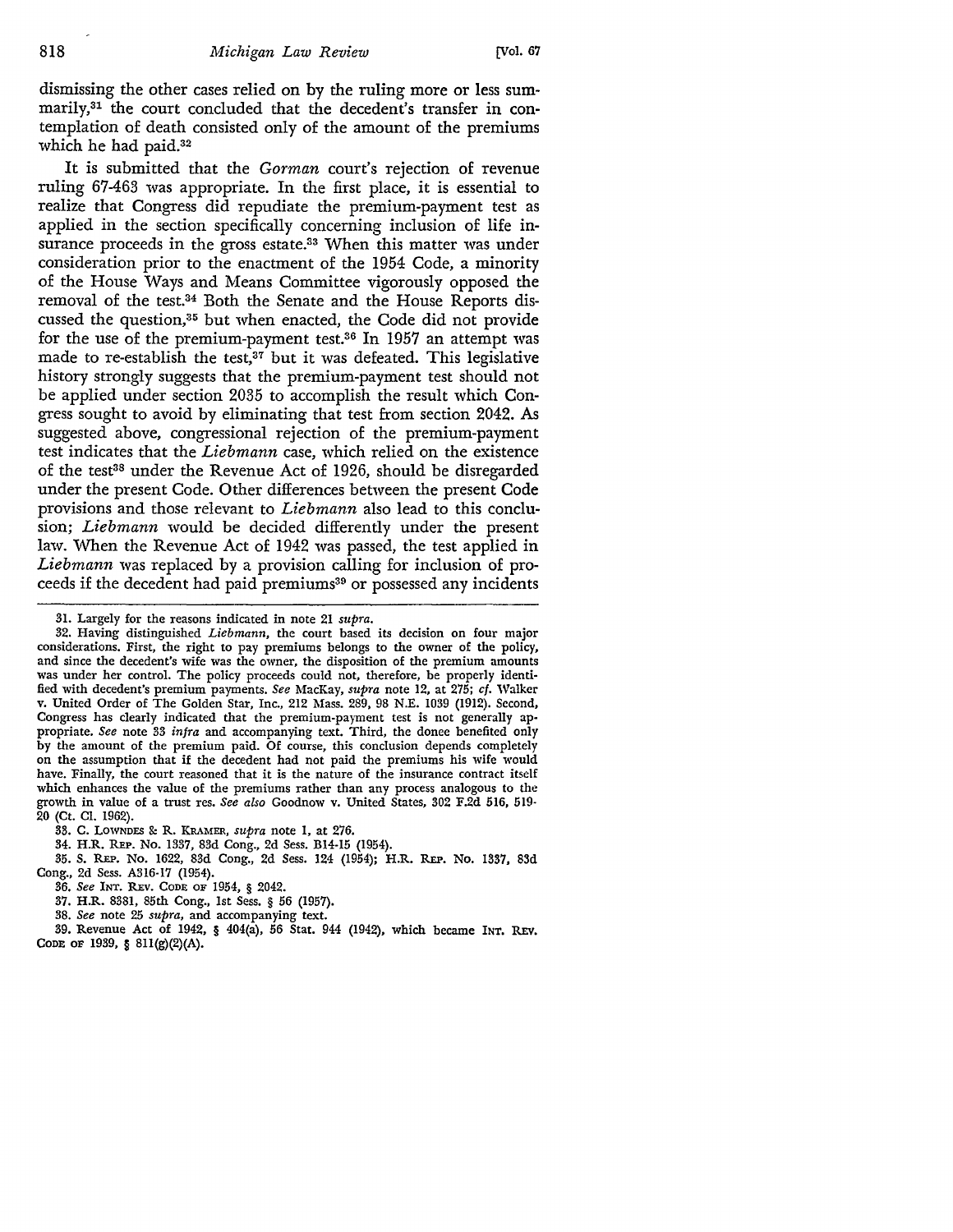of ownership.40 Under this section it was consistently held that payment of premiums by another person was irrelevant—if the decedent had possessed any incidents of ownership of a policy or if he had transferred them to another person in contemplation of death (as in *Liebmann),* the full amount of the policy proceeds would be included in the gross estate.41 Under the 1954 Code, the courts have continued to hold that if the decedent retained any incidents of ownership, no part of the policy proceeds may be excluded merely because some of the premiums were paid by another.<sup>42</sup> Since exclusion of part of the proceeds-permitted in *Liebmann-can* no longer be obtained, that case does not, under the present Code, provide logical support for the position taken in the revenue ruling.43

Since the *Liebmann* case fails to support the Government's position,44 it is important to examine analogous cases in the area of transfers in contemplation of death. Specifically, it is submitted that among the various analogies which might be drawn, the payment of premiums by a decedent is most similar to a gift of cash from a decedent invested by his donee upon receipt-a case in which only the cash amount would be included in the estate.45

Although there are few cases concerning the valuation of gifts made in contemplation of death when one donee did not retain the original property,4° some generalizations can be made. If a gift is

42. *See, e.g.,* Commissioner v. Estate of Noel, 380 U.S. 678 (1965); Estate of Piggott v. Commissioner, 340 F.2d 829 (6th Cir. 1965).

43. It has also been suggested that even if the *Liebmann* result were possible under the present Code, application of the *Liebmann* principle to the *Gorman* facts is inappropriate since there is an essential difference between the payment of a premium by a donee (as in *Liebmann*) and the payment by a donor (as in *Gorman*). Yohlin & Bomze, *supra* note 12, at 535-36. While this may be true, it is difficult to determine why this difference should, of itself, lead to a different tax result.

44. Prior to the enactment of the 1954 Code there was explicit provision for the use of the premium-payment test in the section concerning life insurance *(see* notes 6 and 7 *supra),* so litigation over the use of the test did not often arise. Under the 1954 Code, *Gorman* and First Natl. Dank v. United States, 2 CCH FED. EsT. &: GIFI' TAX REP. (69-1 U.S. Tax Cas.) | 12,574 (W.D. Tex. Dec. 11, 1968) are the only relevant cases, and both were decided after the issuance of the Ruling.

45. In *Gorman,* the Government was willing to concede that an outright gift in the amount of the premium would be includible only at the cash· value. Simmons, *supra* note 12, at 339.

46. C. LOWNDES &: R. KRAMER, *supra* note I, at 435. It should be noted that the Code provides for the inclusion of "all property  $\dots$  of which the decedent has made a transfer in contemplation of death" at "the value at the time of his death." INT. REv. CODE OF 1954, § 2035. This seems to imply that the sale and reinvestment by the donee of property transferred to him in contemplation of death are irrelevant, and that the value of the property, whoever owns it, should be the includible amount. If a transfer is revocable, this result does not follow, since the transfer in such a case

<sup>40.</sup> Revenue Act of 1942, § 404(a), 56 Stat. 944 (1942), which became INT. REv. CODE OF 1939, § 81l(g)(2)(B).

<sup>41.</sup> *See, e.g.,* Hall v. Wheeler, 174 F. Supp. 418 (D. Me. 1959); Fried v. Granger, 105 F. Supp. 564 (W.D. Pa. 1952), afj'd, 202 F.2d 150 (3d Cir. 1953); Estate of Collino v. Commissioner, 25 T.C. 1026 (1956); Estate of Goldblatt v. Commissioner, 16 T.C. 204 (1951).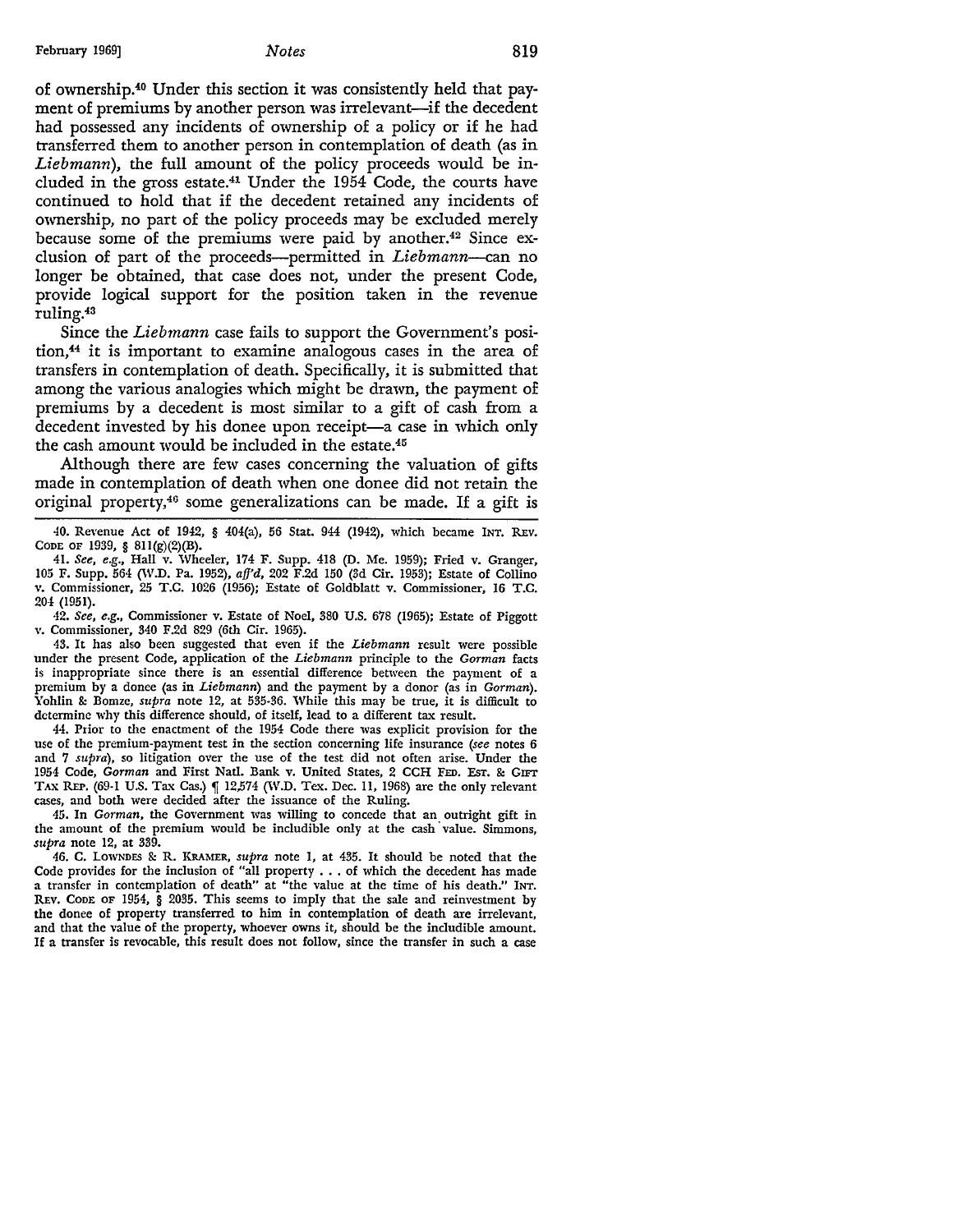irrevocable and consists of a specific asset, the value of that asset on the date of the decedent's death<sup>47</sup> should be included in his gross estate, even if the donee no longer owns the asset.<sup>48</sup> When the gift is of cash, the cash amount will be included in the estate without regard to any reinvestment by the donee.<sup>49</sup> If a gift is in trust, the amount included in the estate will be the value of the trust res<sup>50</sup> on the date of the decedent's death, whether or not the assets in the trust are identical to those which were originally transferred to it.<sup>51</sup>

The characterization of a life insurance premium payment within this context is difficult. It is similar to a gift of a specific asset in that the value of the gift to the donee is an increase in the value of the life insurance policy. It can also be viewed as similar to a gift of cash in that the donor parts with money and has no ultimate control over the eventual disposition of the transfer.<sup>52</sup> Finally, such payment may be likened to a gift in trust since the value of the gift is enhanced without action by the donor or the donee and the amount is held by a third party for eventual distribution to the beneficiary.<sup>53</sup>

The purpose of section 2035 suggests that the analogy to a gift of cash is the most appropriate.54 That section is intended to pre-

is not complete until the decedent's death. *See* Howard v. United States, 125 F.2d 986, 989-90 (5th Cir. 1942). Apart from the logic of this conclusion, a revocable transfer will be included pursuant to INT. REV. CODE OF 1954, § 2038. *See also* INT. REV. CODE OF 1954, § 2036(a)(2).

47. The Code also provides for an alternative valuation date, generally one year after the decedent's death. In this Note, as in the Code, "date of death" should be read to mean date of death or alternative valuation date. INT. REV. CODE OF 1954, § 2032(b).

48. Humphrey's Estate v. Commissioner, 162 F.2d 1 (5th Cir.), *cert. denied,* 332 U.S. 817 (1947); Treas. Reg. § 20.2035-l(e) (1958); Lowndes &: Stephens, *Identification*  of Property Subject to the Federal Estate Tax, 65 MICH. L. REv. 105, 140 (1966). There is, however, dictum in Estate of Kroger, 12 P-H TAX Cr. MEM.  $\parallel$  43,392 (1943), *affd,* 145 F.2d 901 (6th Cir. 1944), *cert. denied,* 324 U.S. 866 (1945), indicating that the includible amount is the value of the assets actually held by the donee at the date of the decedent's death. If the gift is revocable, this will certainly be the value included in the decedent's estate. INT. REv. CODE OF 1954, § 2038; Howard v. United States, 125 F.2d 986 (5th Cir. 1942); Whited v. United States, 219 F. Supp. 947 (W.D. La. 1963); C. LOWNDES &: R. KRAMER, *supra* note 1, at 437.

49. Humphrey's Estate v. Commissioner, 162 F.2d 1 (5th Cir.), *cert. denied,* 332 U.S. 817 (1947). *See* note 45 *supra.* 

50. Income accumulated by the trust will not usually be considered a part of the res. *See* note 54 *infra.* 

51. Igleheart v. Commissioner, 77 F.2d 704 (5th Cir. 1935); Estate of Kroger, 12 P-H TAX CT. MEM. ,f 43,392 (1943), *afj'd,* 145 F.2d 901 (6th Cir. 1944), *cert. denied,*  324 U.S. 866 (1945); C. LOWNDES &: R. KRAMER, *supra* note 1, at 435.

52. Both because the insured can pay the premiums only with the owner's consent, MacKay, *supra* note 12, at 275; *cf.* Walker v. United Order of The Golden Star, Inc., 212 Mass. 289, 98 N.E. 1039 (1912); and because the owner may at any time terminate the insurance policy and obtain the cash surrender value.

53. The analogy to a trust is the most unsatisfactory. *See* note 54 *infra.* Since the owner of an insurance policy may surrender it and obtain the cash surrender value, the analogous trust would be one that is terminable at will by the beneficiary.

54. The Government apparently disagrees: "A premium payment ..• is analogous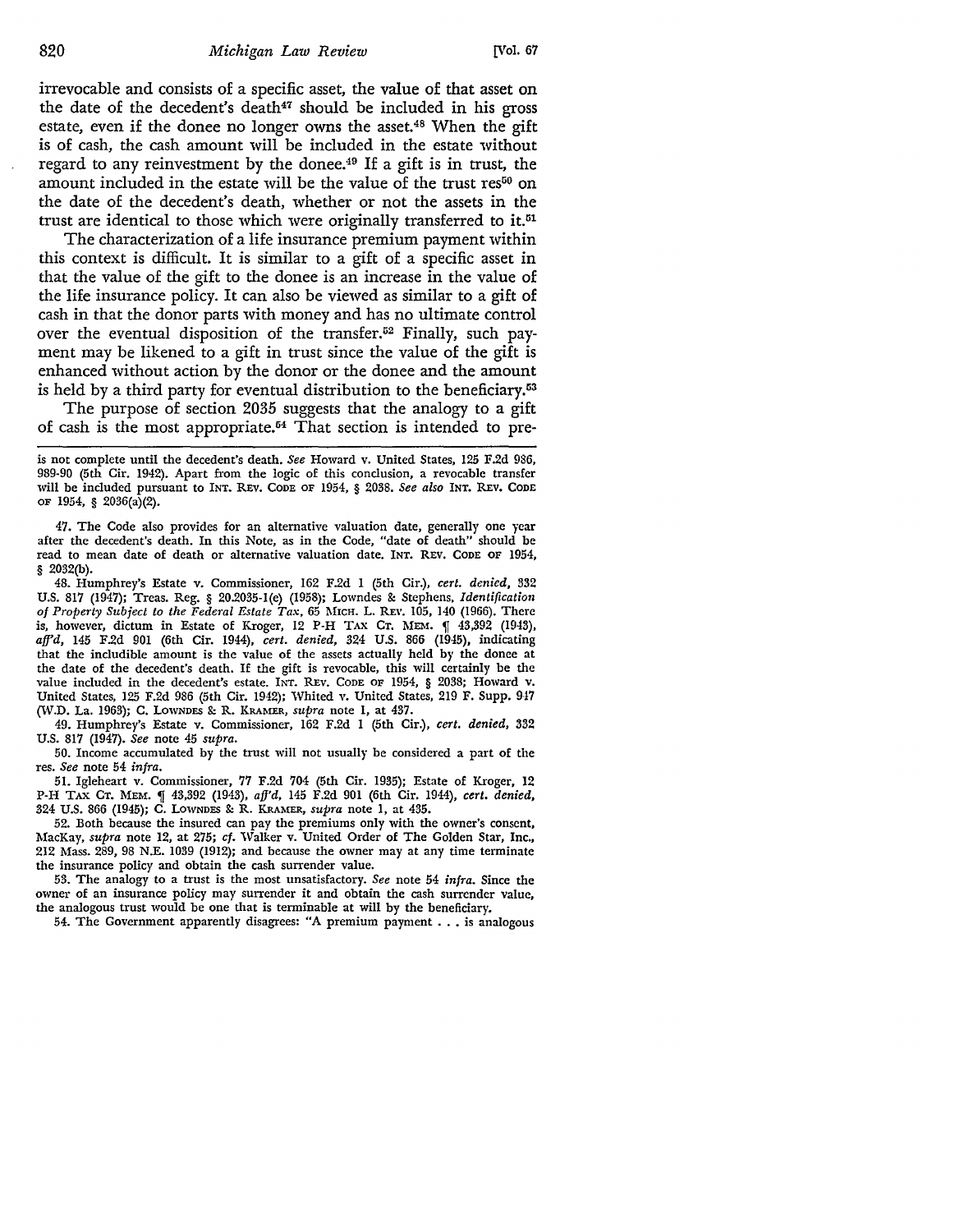vent avoidance of the estate tax by returning to the estate that which would have been in it absent transfers in contemplation of death.<sup>55</sup> Thus, the characteristics of premium payments which should be relevant are those which relate to the transferor and the effect of the transfer on his estate. The value of the gift to the donee should be irrelevant, as should any external similarities to a trust. The central consideration should be that if the insured had not paid the premiums his estate would have been larger by only the premium amount. More important, if he had not paid the premiums, no part of the policy proceeds would have been in his estate. Returning his estate to what it would have been without the transfer simply requires treating the premium payments as gifts of cash and including only the premium amount in the estate. On the specific facts of *Gorman*, this conclusion is even more compelling. Where the policy owner has been someone other than the decedent from the beginning and the insured's only active connection with the policy has been the payment of premiums, the argument that he

It is also important to note that income from a trust is not included in the estate [INT. REV. CODE OF 1954, § 2035, Treas. Reg. 20.2035-l(e) (1958); McGehee v. Commissioner, 260 F.2d 818 (5th Cir. 1958); Commissioner v. Gidwitz' Estate, 196 F.2d 813 (7th Cir. 1952) (acq. 1966-1 Cum. BuLL. 2); Burns v. Commissioner, 177 F.2d 739 (5th Cir. 1949) (acq. 1966-1 Cum. BuLL. 2)], although accumulated income may be included if the decedent has retained the power to determine the distribution of income [INT. REV. CODE OF 1954, §§ 2036, 2038; United States v. O'Malley, 383 U.S. 627 (1966); Commissioner v. Hager's Estate, 173 F.2d 613 (6th Cir. 1949)]. This fact provides additional support for including only the cash value of the premium payments in the estate, for it indicates that an increase in the value of the transfer not attributable to an increase in the market value of the transferred asset itself should not be included. The maturation of a life insurance contract is certainly not attributable to an increase in the value of the money given by the donor; therefore, the proceeds should not be included.

55. Igkheart v. Commissioner, 77 F.2d 704, 709 (5th Cir. 1935); C. LOWNDES & R. KRAMER, *supra* note 1, at 60. With this in mind, it may be questioned whether the disparate treatment of gifts in trust and outright gifts is proper, for the effect on the donor's estate is identical in both cases. *See* Pavenstedt, *Taxation of Transfers in Contemplation of Death: A Proposal for Abolition,* 54 YALE L.J. 70, 88-90 (1944). The special treatment of trusts has, however, been characterized as "sensible.'' C. LOWNDES & R. KRAMER, *supra* note 1, at 435. *See also* Lowndes & Stephens, *supra* note 48, at 139.

to a gift of specific property.  $\ldots$  Unlike the unrestricted gift of money, a premium payment is a gift of insurance protection, a transfer of an interest in the policy which is transmuted at death into the proceeds of the policy." Rev. Rul.  $67-463$ , 1967-2 Cum. BULL. 327, 328. However, it may be questioned whether a premium payment can legitimately be called a transfer of an interest in the policy. The decedent could have transferred an interest in the policy only if he had such an interest to transfer. Estate of Karagheusian, 23 T.C. 806, 814 (1955), *rev'd on other grounds,* 233 F.2d 197 (2d Cir. 1956) (acq. as to another issue, 1955-2 CuM. BuLL. 7). If, however, the decedent did have such an interest, section 2042(b) would apply to make the proceeds includiblc, and the Government's reliance on section 2035 would be unnecessary. Indeed, this reliance on section 2035 may be taken as an admission that the decedent had *no* interest in the policy; thus, the Government's argument is self-defeating. *See* Brown &: Sherman, *supra* note 12, at 790.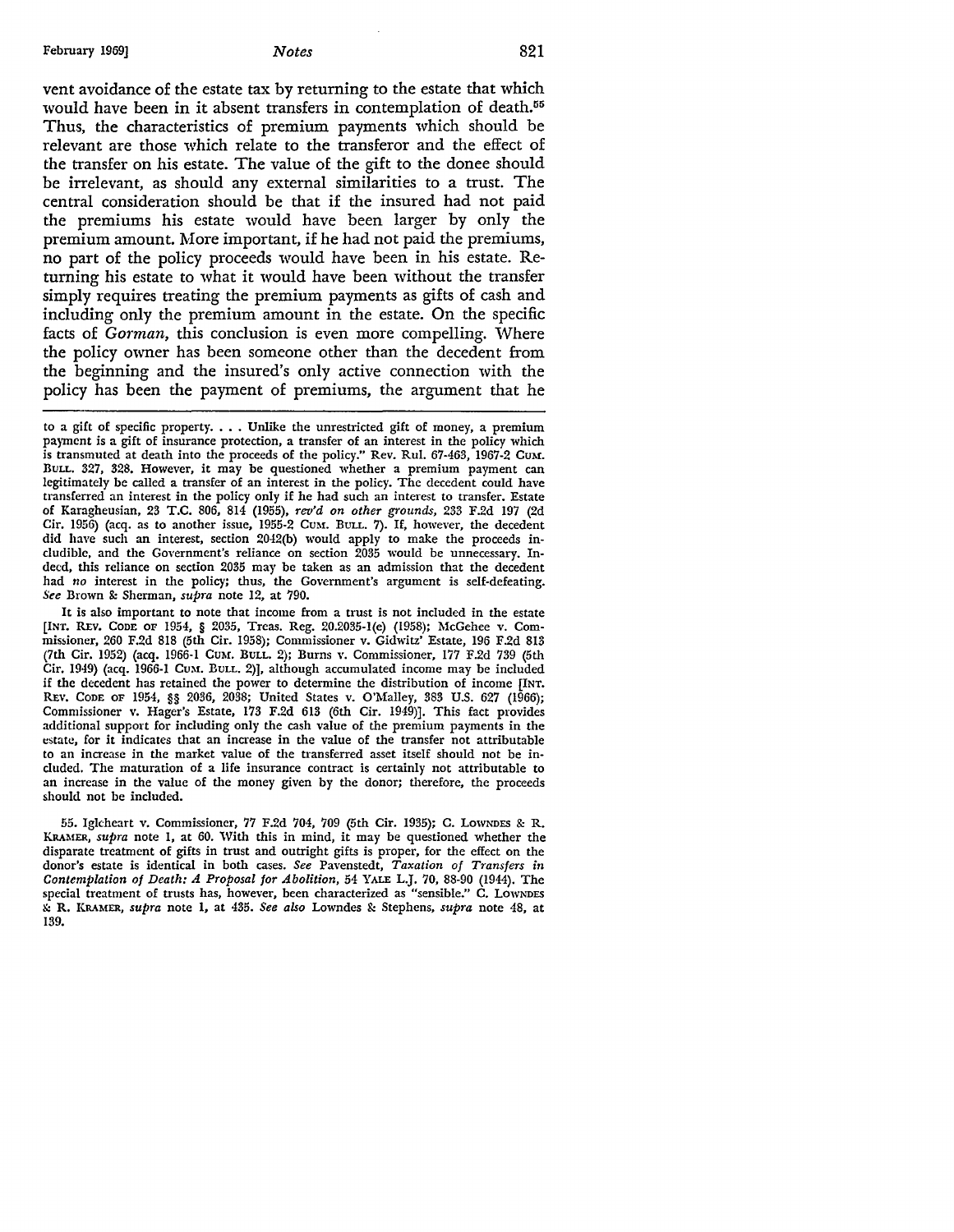paid the premiums in order to avoid having the policy proceeds in his estate is not persuasive.

The result reached in *Gorman* is also desirable because it is consistent with other tax provisions. Under section 2036, which deals with transfers with a retained life estate, it has been held that premiums cannot be identified with policy proceeds for the purpose of equating the payment of premiums with a transfer of the policy and, hence, of the proceeds.56 Indeed, it has even been held that the payment of premiums coupled with a failure to alter a provision that income from proceeds of a policy on the life of decedent's husband would go to the decedent for life and then to others did not constitute a transfer of those proceeds by the decedent.57 Certainly these cases tend to refute the argument that a decedent, by paying premiums, transfers an interest in the policy. Similarly, the gift tax regulations<sup>58</sup> indicate that the payment of a premium is a gift in the amount of the premium rather than a gift of any interest in the policy itself.59 Finally, in *Hyde v. Commissioner,60* a 1962 income tax case, the Second Circuit held that payment of premiums by someone other than the taxpayer must be reported as income and that the appropriate amount to report is the premium amount rather than the increase in the cash value of the policy. The fact that the *Gorman* approach is consistent with other tax provisions is an important consideration in assessing the validity of Revenue Ruling 67-463.

Thus, the better-reasoned view appears to be that when a decedent has transferred a life insurance policy to another person,<sup>61</sup> other than in contemplation of death, but has continued to pay the premiums, only the actual amount of the premiums paid should be included in his gross estate. This is also the preferable result in the somewhat different factual context assumed to exist in *Gorman*,<sup>62</sup> where the policy was never transferred but was owned originally by the decedent's wife.

However, it is not entirely clear that this was the actual situation in *Gorman.* The court stated that it made no difference whether the wife owned the policy originally or the decedent took it out and

<sup>56.</sup> Goodnow v. United States, 302 F.2d 516 (Ct. Cl. 1962).

<sup>57.</sup> National City Bank v. United States, 371 F.2d 13 (6th Cir. 1966).

<sup>58.</sup> Treas. Reg. § 25.2511-l(h)(S) (1958).

<sup>59.</sup> The Government itself contends that the federal estate tax and the federal gift tax are to be construed *in pari materia.* Goodnow v. United States, 302 F.2d 516, 520 (Ct. Cl. 1962).

<sup>60. 301</sup> F.2d 279 (2d Cir. 1962). This case is another indication that the payment of premiums should not be identified with the increased value of the policy.

<sup>61.</sup> Provided, of course, that the proceeds are not payable to the estate and that the decedent had not retained any of the incidents of ownership, since either of these factors would trigger the operation of section 2042.

<sup>62.</sup> *See* note 26 *supra.*